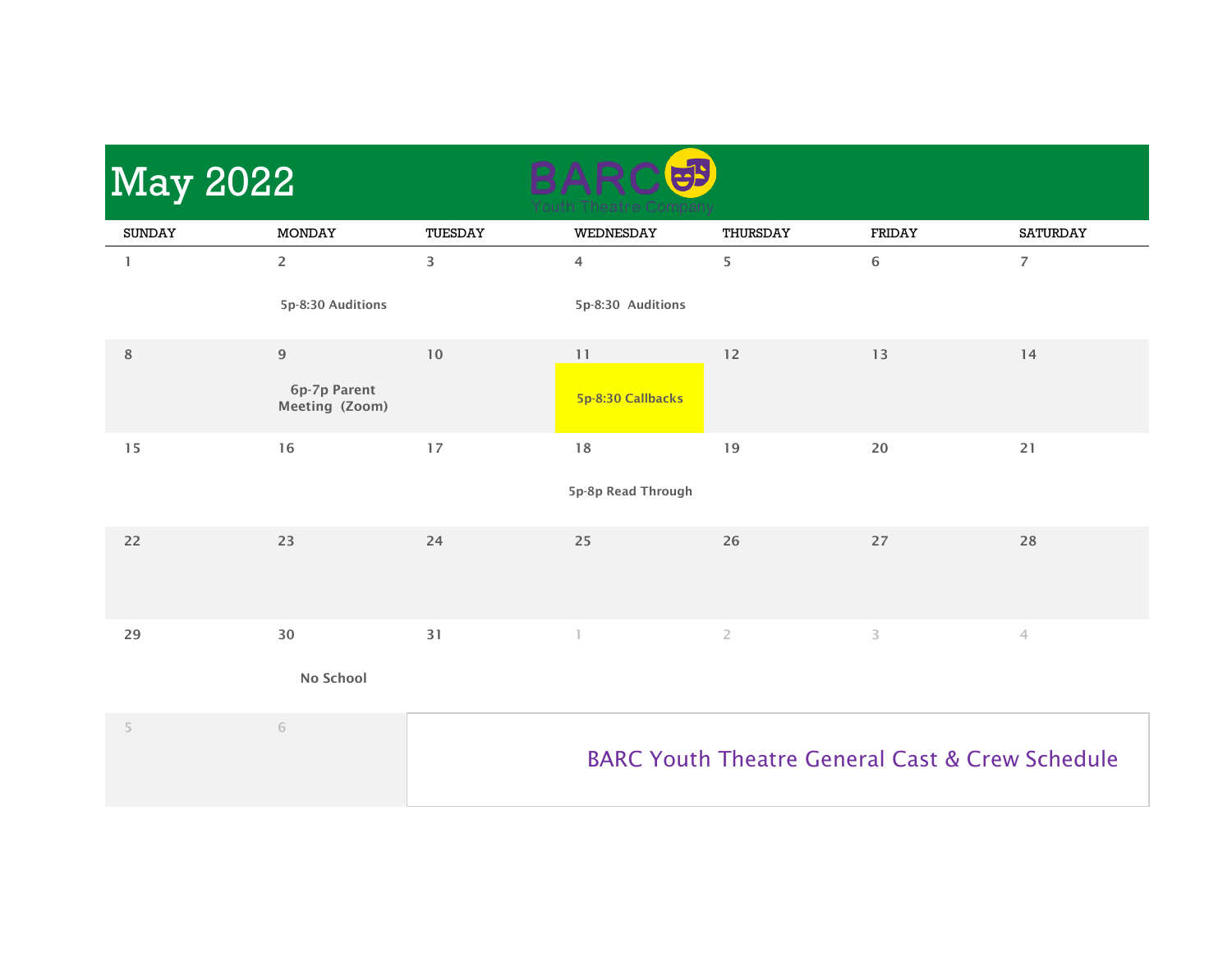| <b>June 2022</b> |                      |                      | <b>BARCEP</b><br>Youth Theatre Company |                                                            |                                  |                 |
|------------------|----------------------|----------------------|----------------------------------------|------------------------------------------------------------|----------------------------------|-----------------|
| <b>SUNDAY</b>    | <b>MONDAY</b>        | TUESDAY              | WEDNESDAY                              | THURSDAY                                                   | FRIDAY                           | <b>SATURDAY</b> |
| 29               | 30                   | 31                   | $\mathbf{1}$                           | $\overline{2}$                                             | 3                                | $\overline{4}$  |
|                  |                      |                      | Rehearsal 5p-8p (MA)                   |                                                            |                                  |                 |
| 5                | 6                    | $\overline{7}$       | 8                                      | 9                                                          | 10                               | 11              |
|                  | Rehearsal 5p-8p(MA)  |                      | Rehearsal 5p-8p (MA)                   |                                                            |                                  |                 |
| 12               | 13                   | 14                   | 15                                     | 16                                                         | 17<br>Paint & Sip                | 18              |
|                  | Rehearsal 5p-8p (MA) |                      | Rehearsal 5p-8p (MA)                   |                                                            | <b>Fundraiser (Elks</b><br>Club) |                 |
| 19               | 20                   | 21                   | 22                                     | 23                                                         | 24                               | 25              |
|                  |                      |                      | Rehearsal 5p-8p (MA)                   |                                                            |                                  |                 |
| 26               | 27                   | 28                   | 29                                     | 30                                                         |                                  | $\overline{2}$  |
|                  |                      | Rehearsal 5p-8p (HS) | Rehearsal 5p-8p (HS)                   | Rehearsal 5p-8p (HS)                                       |                                  |                 |
| 3                | $\overline{4}$       |                      |                                        | <b>BARC Youth Theatre General Cast &amp; Crew Schedule</b> |                                  |                 |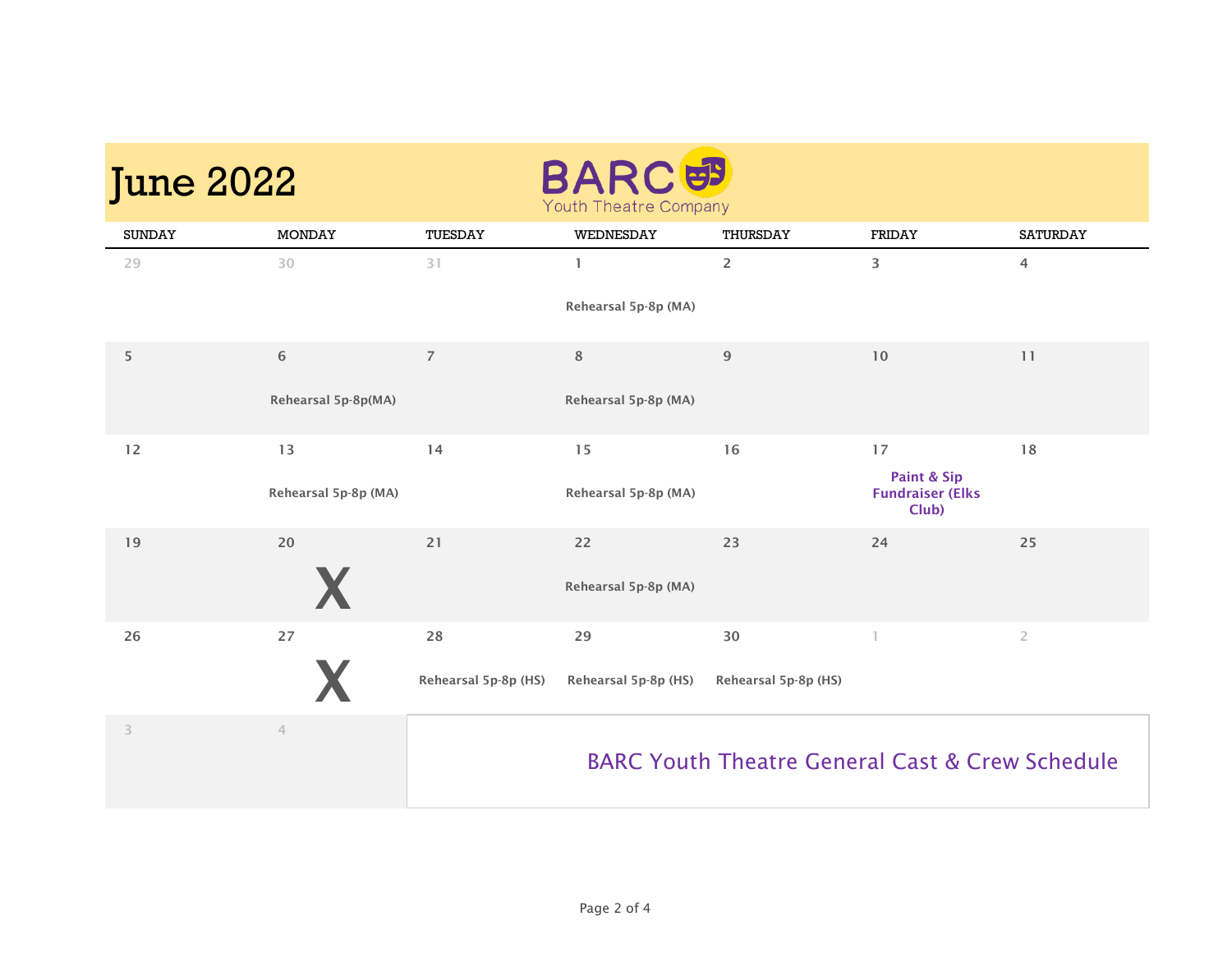| <b>July 2022</b> |                      |                                       | <u>es</u><br><b>Youth Theatre Company</b> |                                                            |              |                                                   |
|------------------|----------------------|---------------------------------------|-------------------------------------------|------------------------------------------------------------|--------------|---------------------------------------------------|
| <b>SUNDAY</b>    | <b>MONDAY</b>        | TUESDAY                               | WEDNESDAY                                 | THURSDAY                                                   | FRIDAY       | <b>SATURDAY</b>                                   |
| 26               | 27                   | 28                                    | 29                                        | 30                                                         | $\mathbf{1}$ | $\overline{2}$                                    |
| 3                | $\overline{4}$       | 5                                     | 6                                         | $\overline{7}$                                             | 8            | 9                                                 |
|                  | Holiday              | Rehearsal 5p-8p (HS)<br>*Crew Attends | Rehearsal 5p-8p (HS)                      | Rehearsal 5p-8p (HS)<br><i><b>*Crew Attends</b></i>        |              | 9a-3p Set Building<br>*Crew Attends               |
| 10               | 11                   | 12                                    | 13                                        | 14                                                         | 15           | 16                                                |
|                  | Rehearsal 5p-8p (HS) | Rehearsal 5p-8p (HS)<br>*Crew Attends | Rehearsal 5p-8p (HS)                      | Rehearsal 5p-8p (HS)<br><i><b>*Crew Attends</b></i>        |              | 9a-3p Set Building<br>*Crew Attends               |
| 17               | 18                   | 19                                    | 20                                        | 21                                                         | 22           | 23                                                |
|                  | Rehearsal 5p-8p (HS) | Rehearsal 5p-8p (HS)<br>*Crew Attends | Rehearsal 5p-8p (HS)                      | Rehearsal 5p-8p (HS)<br><i><b>*Crew Attends</b></i>        |              | 9a-3p Set Building<br><i><b>*Crew Attends</b></i> |
| 24               | 25                   | 26                                    | 27                                        | 28                                                         | 29           | 30                                                |
|                  | Rehearsal 5p-8p (HS) | Rehearsal 5p-8p (HS)<br>*Crew Attends | Rehearsal 5p-8p (HS)                      | <b>Talent Show</b><br><b>Fundraiser!</b> (High<br>School)  |              | 9a-3p Set Building<br><i><b>*Crew Attends</b></i> |
| 31               | $\mathbf{1}$         |                                       |                                           | <b>BARC Youth Theatre General Cast &amp; Crew Schedule</b> |              |                                                   |